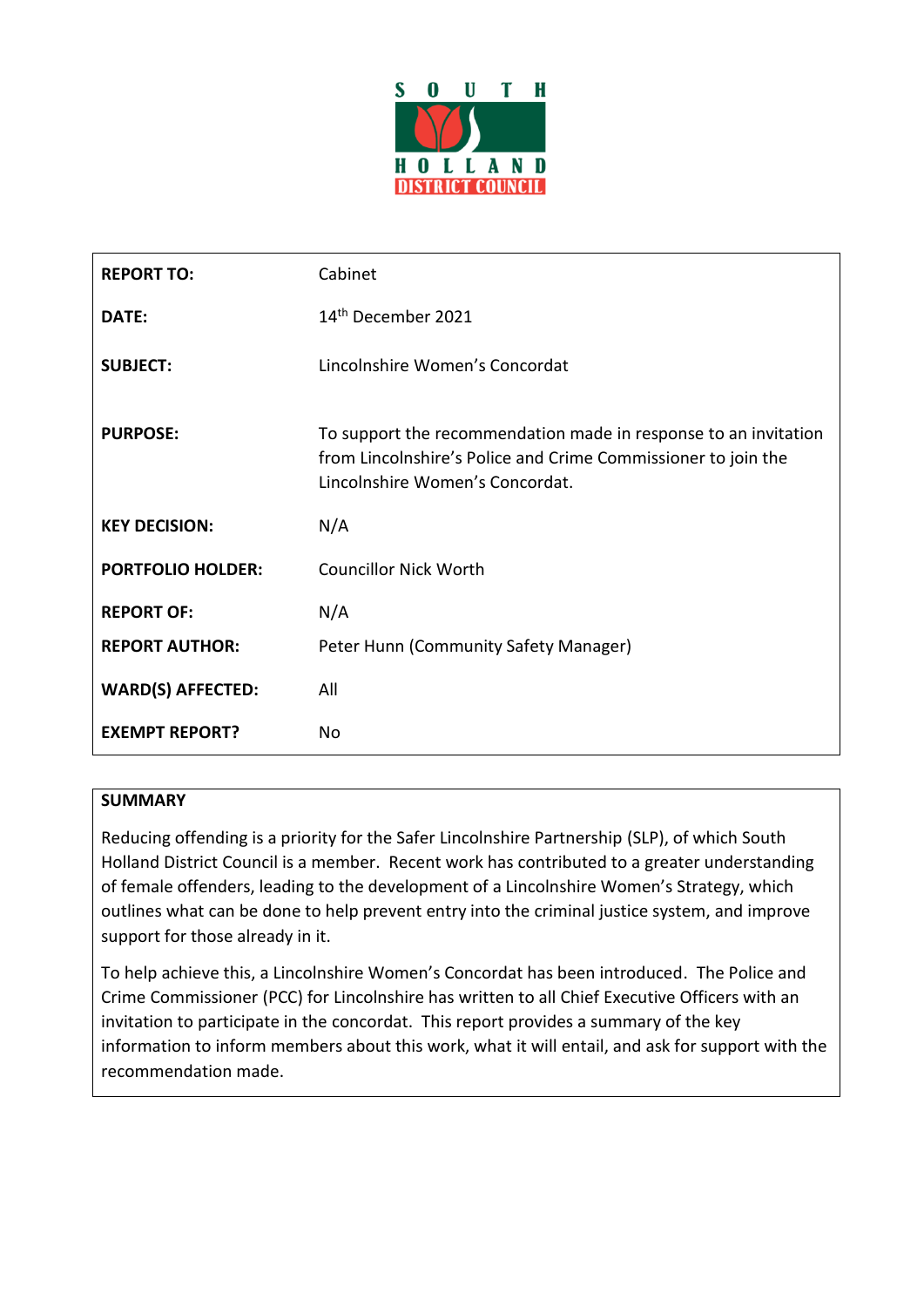### **RECOMMENDATIONS**

That members agree to sign up to the Lincolnshire Women's Concordat and commit to the requirements set out within.

### **REASONS FOR RECOMMENDATIONS**

This is a key piece of work to support both national and local strategies to improve outcomes for women and girls at risk of entering, or those who have already entered, the criminal justice system. As a member of the SLP, it is recommended that South Holland District Council participates in the Lincolnshire Concordat to maximise the outcomes that can be achieved in Lincolnshire.

# **OTHER OPTIONS CONSIDERED**

Acknowledge the hard work that has been undertaken by the Reducing Offending Core Priority Group (ROCPG) but decline to sign up to the Women's Concordat.

# **1. BACKGROUND**

- **1.1.** The SLP currently has four priorities: Domestic Abuse, Anti-Social Behaviour, Serious and Organised Crime, and Offending/Reoffending. The latter is being managed by the county level ROCPG.
- **1.2.** In early 2020 the ROCPG commissioned a piece of analytical work to improve understanding of female offenders in Lincolnshire. Lincolnshire Action Trust (LAT) subsequently secured funding from the Ministry of Justice (MOJ) to support the creation of a woman's strategy in respect of offending (Appendix A). Development of the strategy incorporated the voices of women who had recently left the criminal justice sector.
- **1.3.** The Lincolnshire strategy aims to deliver the outcomes set out in the MOJ's Female Offender Strategy published in June 2018 (Appendix B).
- **1.4.** The MOJ has led on a national concordat on 'Women at Risk of contact with the Criminal Justice System' (Appendix C). This identifies how partner agencies should work together to recognise and respond to women's needs, encouraging partnership working. It is not intended to replace existing arrangements, if they are working well, but to develop, and improve existing support for females.

# **2. REPORT**

- **2.1.** To drive delivery of the Lincolnshire Women's Strategy (and outcomes sought by the national strategy) it has been agreed that a Lincolnshire Concordat is needed. The PCC for Lincolnshire has written to all Chief Executive Officers, inviting them to participate in a Lincolnshire Concordat (Appendix D and E).
- **2.2.** As set out in the letter: *'The aim is for all services and agencies to unite to interrupt the pathways that currently lead women into the criminal justice system by delivering the services they need in ways they have told us works for them'*.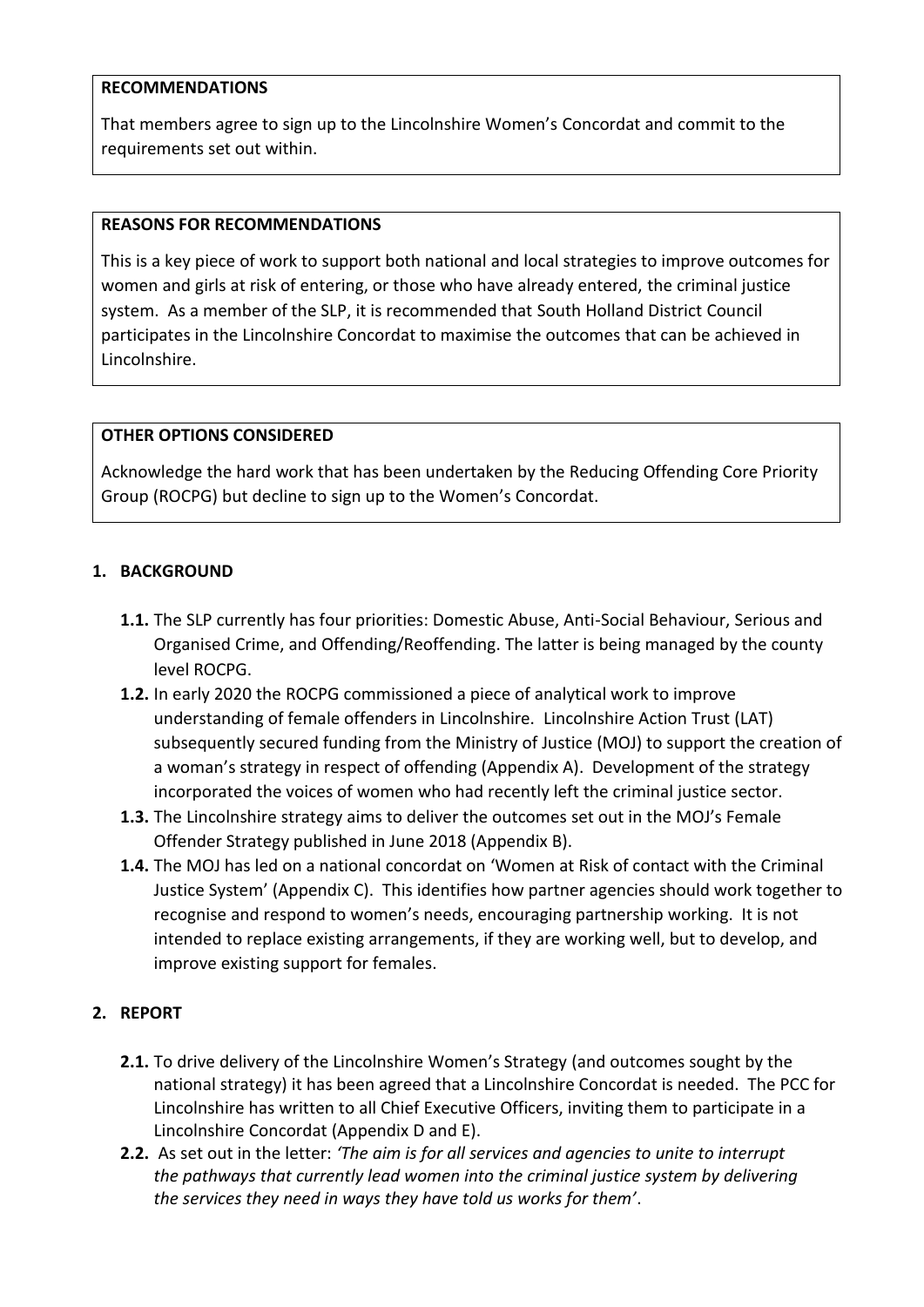- **2.3.** The Lincolnshire Concordat sets out how agencies should work together to improve outcomes for women and girls at risk of entering, or who have already entered the criminal justice system.
- **2.4.** Women who had recently left the criminal justice system were heavily involved in shaping the Lincolnshire Strategy, helping to identify key themes that should be applied by all services, as set out below:
	- **2.4.1.** Behaviours had been shaped by isolation, family problems, debt, addiction, and untreated mental ill-health.
	- **2.4.2.** Their traumatic experiences in childhood had resulted in coping strategies associated with crime, with disastrous outcomes for themselves and others.
	- **2.4.3.** They experienced a lack of support, inadequate continuity of care and failure to adopt mental health and trauma informed approaches.
	- **2.4.4.** Fractured or lost family relationships had heightened their need for support.
- **2.5.** The SLP is mindful that women-specific services that are delivered in areas like Lincolnshire (in geography and population), are lacking in in the county, to the disadvantage of women and girls.
- **2.6.** By signing the concordat, this will show a commitment to this work, and to making necessary changes to organisational business plans, strategic priorities, and budgetary allocations. For commissioners of services, it will need close inspection of service thresholds and access that at present exclude women and girls.
- **2.7.** The delivery of this strategy will be led by the ROCPG, and an annual report will be produced, hosted on the PCC's website alongside the Lincolnshire Women's Strategy.
- **2.8.** This concordat will ensure that all services and partners work together to support women and girls, and will promote the delivery of the strategic priorities which should result in:
	- **2.8.1.** Fewer women coming into the criminal justice system.
	- **2.8.2.** Fewer women in custody (especially on short term sentences) and a greater proportion of women supported in the community successfully.
	- **2.8.3.** Better conditions for those who are in custody
- **2.9.** Council Leaders across the South and East Lincolnshire Council's Partnership have been briefed on the concordat and have agreed, in principle, to sign up to it. This report seeks agreement from members to support this proposal.

# **3. CONCLUSION**

- **3.1.** This report seeks to formally consult with members on a letter from the Lincolnshire PCC inviting South Holland District Council to participate in the Lincolnshire Women's Concordat. This will support delivery of outcomes set out in the national and county women's strategies.
- **3.2.** The report outlines that working in partnership to deliver services that women and girls need will help to interrupt pathways that lead them into the criminal justice system.
- **3.3.** As a partner of the SLP and the priority work streams, participation in the Women's Concordat is encouraged to maximise the outcomes for females in Lincolnshire.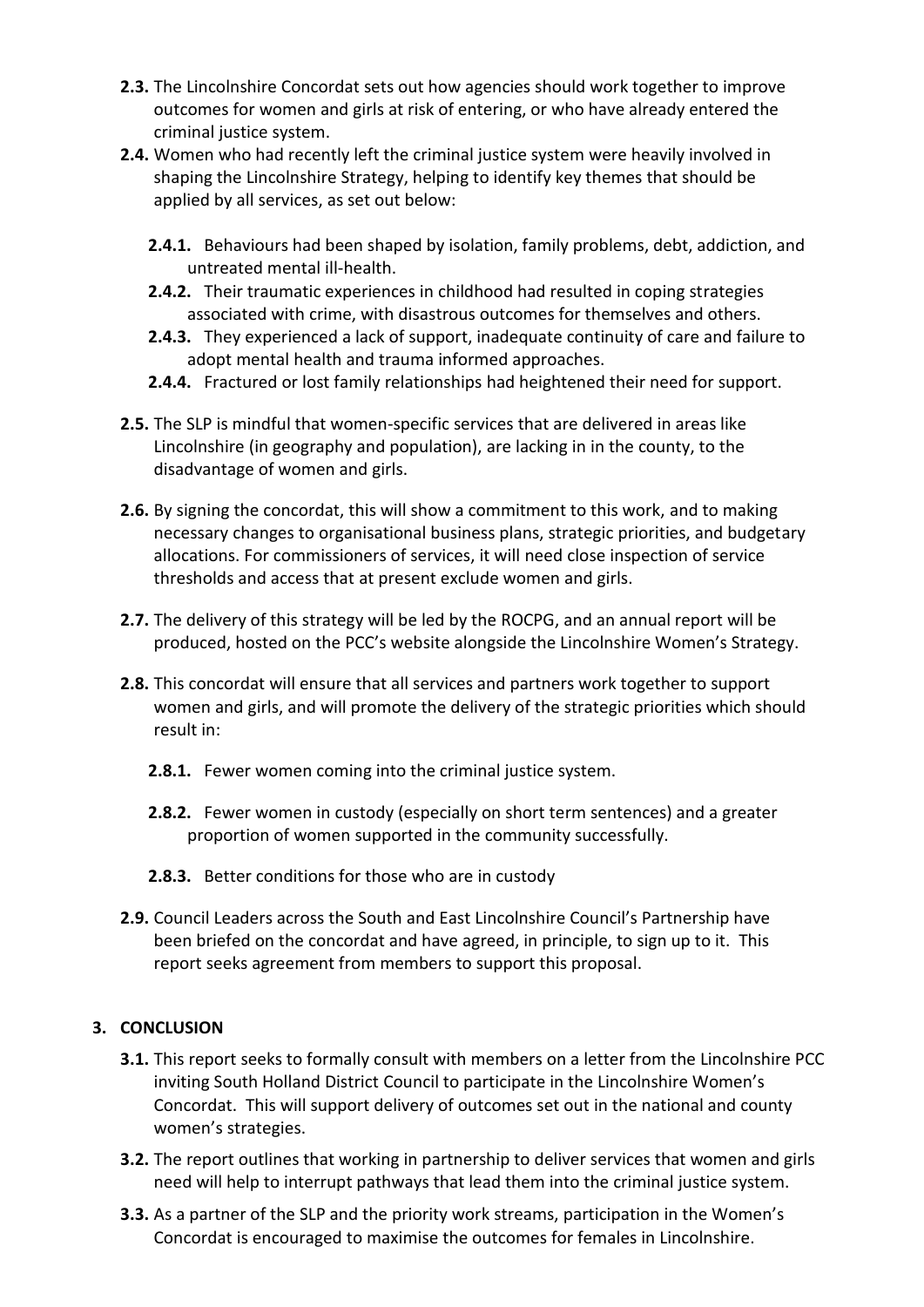### **EXPECTED BENEFITS TO THE PARTNERSHIP**

The recommendation supports the aims and ambitions of the South and East Lincolnshire Council's Partnership in terms of working collectively, opportunities for joint commissioning, and improving the quality of services provided to local people.

### **IMPLICATIONS**

### **SOUTH AND EAST LINCOLNSHIRE COUNCIL'S PARTNERSHIP**

Each of the Sovereign Councils are committed to the concordat and therefore the South and East Lincolnshire Council's Partnership will demonstrate a commitment to making necessary changes to organisational business plans, strategic priorities, and budgetary allocations. Commissioners of services will need to closely examine service thresholds and access to services, that at present exclude women and girls. This work will be co-ordinated as a Partnership response across the three Councils.

### **CORPORATE PRIORITIES**

None

#### **STAFFING**

None

### **CONSTITUTIONAL AND LEGAL IMPLICATIONS**

None

#### **DATA PROTECTION**

None

#### **FINANCIAL**

None

#### **RISK MANAGEMENT**

None

# **STAKEHOLDER / CONSULTATION / TIMESCALES**

Consultation has been undertaken with the Leaders of the South and East Lincolnshire Council's Partnership. All lend their support to signing up to the Lincolnshire Women's Concordat.

#### **REPUTATION**

None

# **CONTRACTS**

None

#### **CRIME AND DISORDER**

None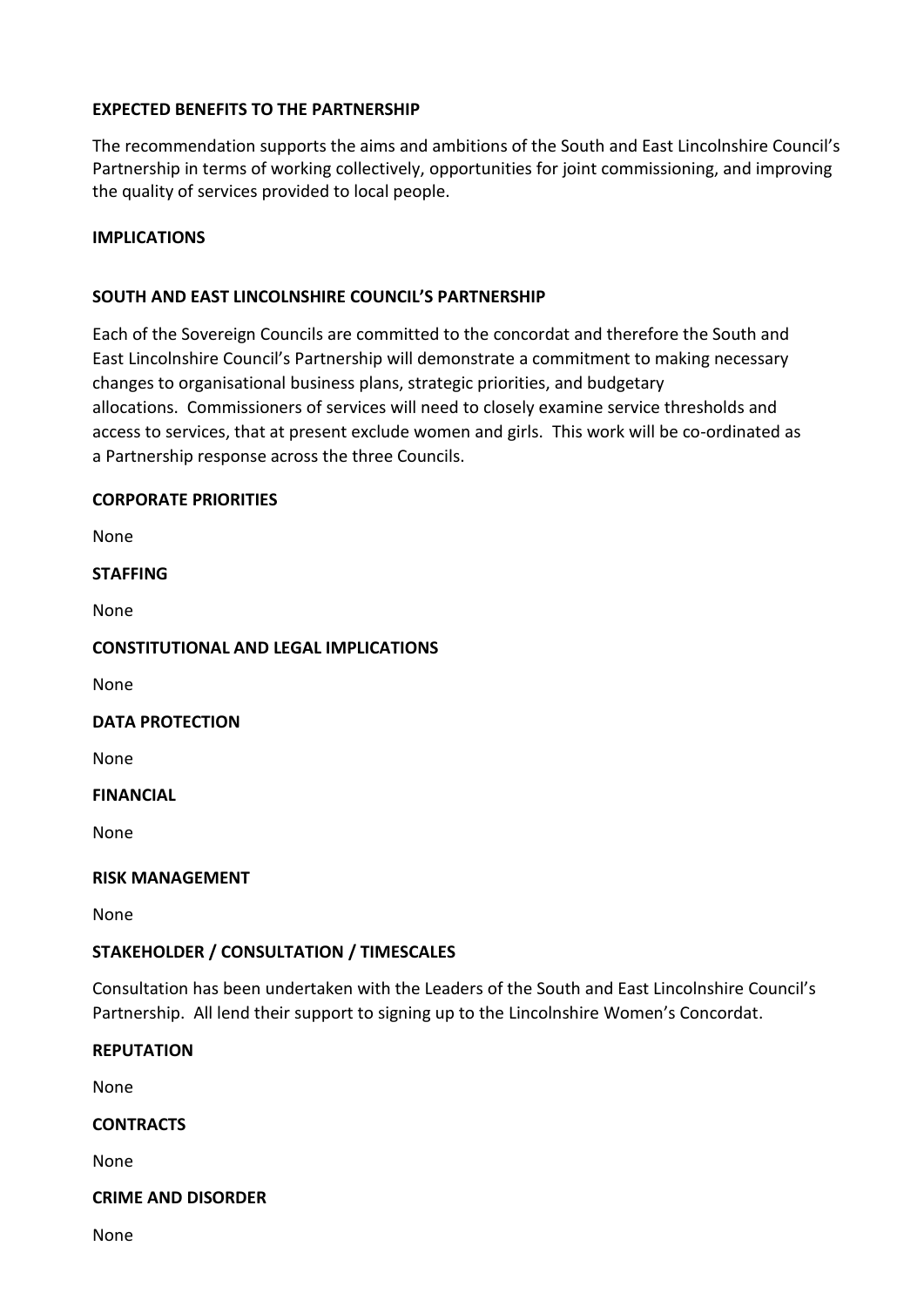# **EQUALITY AND DIVERSITY/ HUMAN RIGHTS/ SAFEGUARDING**

The Lincolnshire Concordat is focussed on the needs of women and girls. This may be perceived as singling out a specific group at the exclusion of others. However, whilst there are far fewer females in contact with the criminal justice system, evidence shows that the females who are in it have a higher prevalence of needs, including mental health issues, substance misuse issues and previous experience of abuse and trauma. The concordat therefore aims to support these specific needs with the services that are on offer in Lincolnshire.

### **HEALTH AND WELL BEING**

None

# **CLIMATE CHANGE AND ENVIRONMENTAL IMPLICATIONS**

None

### **ACRONYMS**

SLP - Safer Lincolnshire Partnership

PCC- Police and Crime Commissioner

ROCPG – Reducing Offending Core Priority Group

LAT – Lincolnshire Action Trust

MOJ – Ministry of Justice

#### **APPENDICES**

Appendices are listed below and attached to the back of the report: -

| APPENDIX A        | Lincolnshire Women's Strategy: Supporting Women and       |
|-------------------|-----------------------------------------------------------|
|                   | Girls at Risk of Entering the Criminal Justice System     |
| APPENDIX B        | Female Offender Strategy 2018                             |
|                   | https://www.gov.uk/government/publications/female-        |
|                   | offender-strategy                                         |
| APPENDIX C        | National Concordat on women in or at risk of contact with |
|                   | the criminal justice system                               |
|                   | https://www.gov.uk/government/publications/concordat-     |
|                   | on-women-in-or-at-risk-of-contact-with-the-criminal-      |
|                   | justice-system                                            |
| <b>APPENDIX D</b> | Letter from Police and Crime Commissioner, Marc Jones to  |
|                   | Chief Executive Robert Barlow.                            |
| <b>APPENDIX E</b> | Lincolnshire Concordat Pledge                             |
|                   |                                                           |

#### **BACKGROUND PAPERS**

No background papers as defined in Section 100D of the Local Government Act 1972 were used in the production of this report.

# **CHRONOLOGICAL HISTORY OF THIS REPORT**

A report on this item has not been previously considered by a Council body